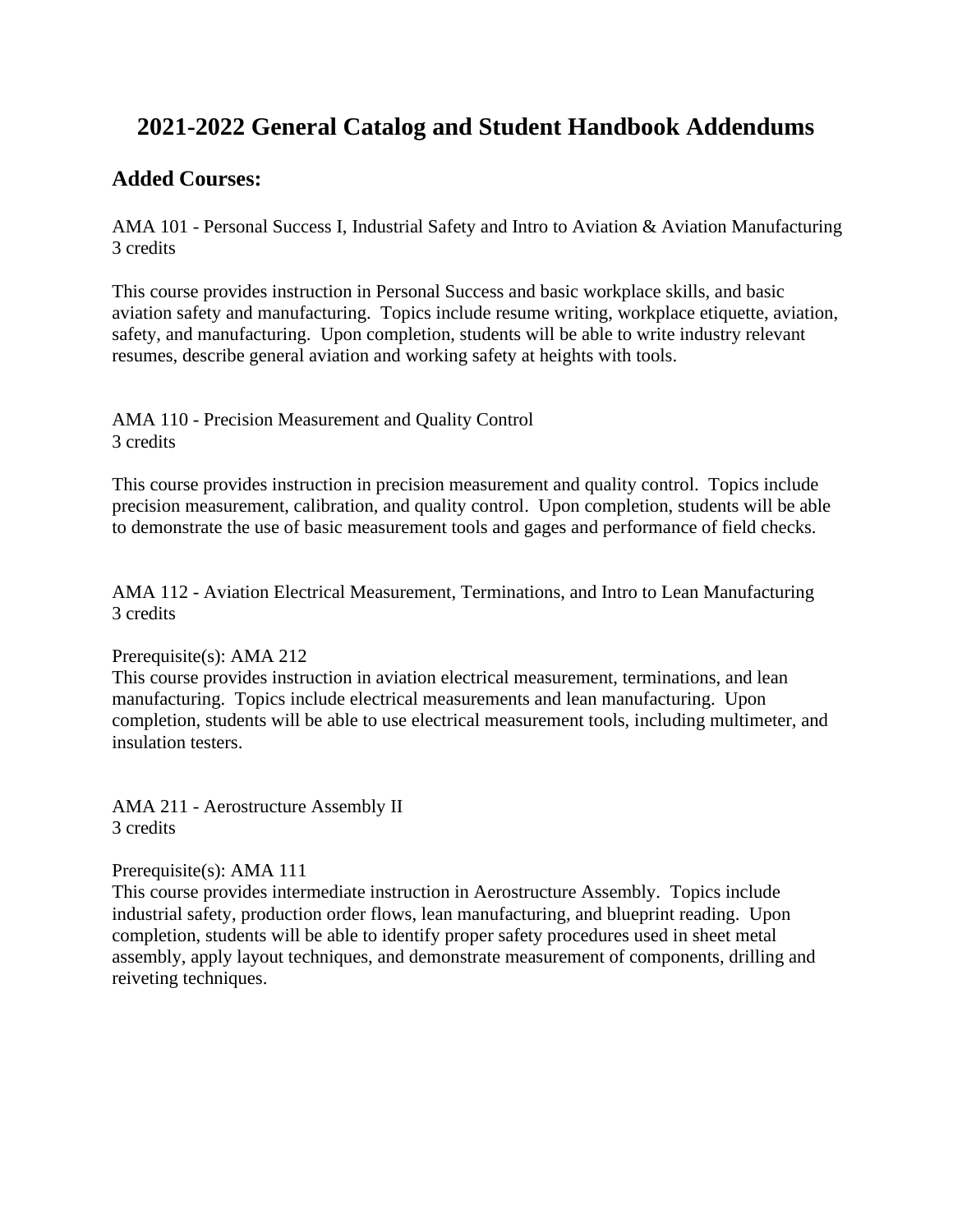AMA 212 - Personal Success II and Intro to Aviation Electrical Assembly 3 credits

Prerequisite(s): Grade of C or Higher in AMA 101

This course provides instruction in personal success and electrical assembly in aviation manufacturing assembly. Topics include tax documents, checking account/budgets, workplace benefits/insurance, and aviation electrical assembly. Upon completion, students will be able to open a checking account and prepare a budget and be able to select and operate proper tooling for wire and crimp terminations for connectors and contacts.

ART 121 - Two-Dimensional Composition I 3 credits

This course introduces the basic concepts of two-dimension design. Topics include the elements of art and principles of design with emphasis on the arrangements and relationships among them.

Note: Course may be used in Area V for AS/AA degrees

AUT 208 - Automated System Diagnostics and Troubleshooting 3 credits

This course focuses on systematically solving problems in automated systems. Emphasis is placed on safety, test equipment, basic troubleshooting techniques and hands on problem solving. Upon completion, students will be able to use a systematic process to solve complex malfunctions.

CRJ 150 - Introduction to Corrections 3 credits

This course provides an introduction to the philosophical and historical foundations of corrections in America. Incarceration and some of its alternatives are considered.

Note: Course may be used in Area V for AS/AA degrees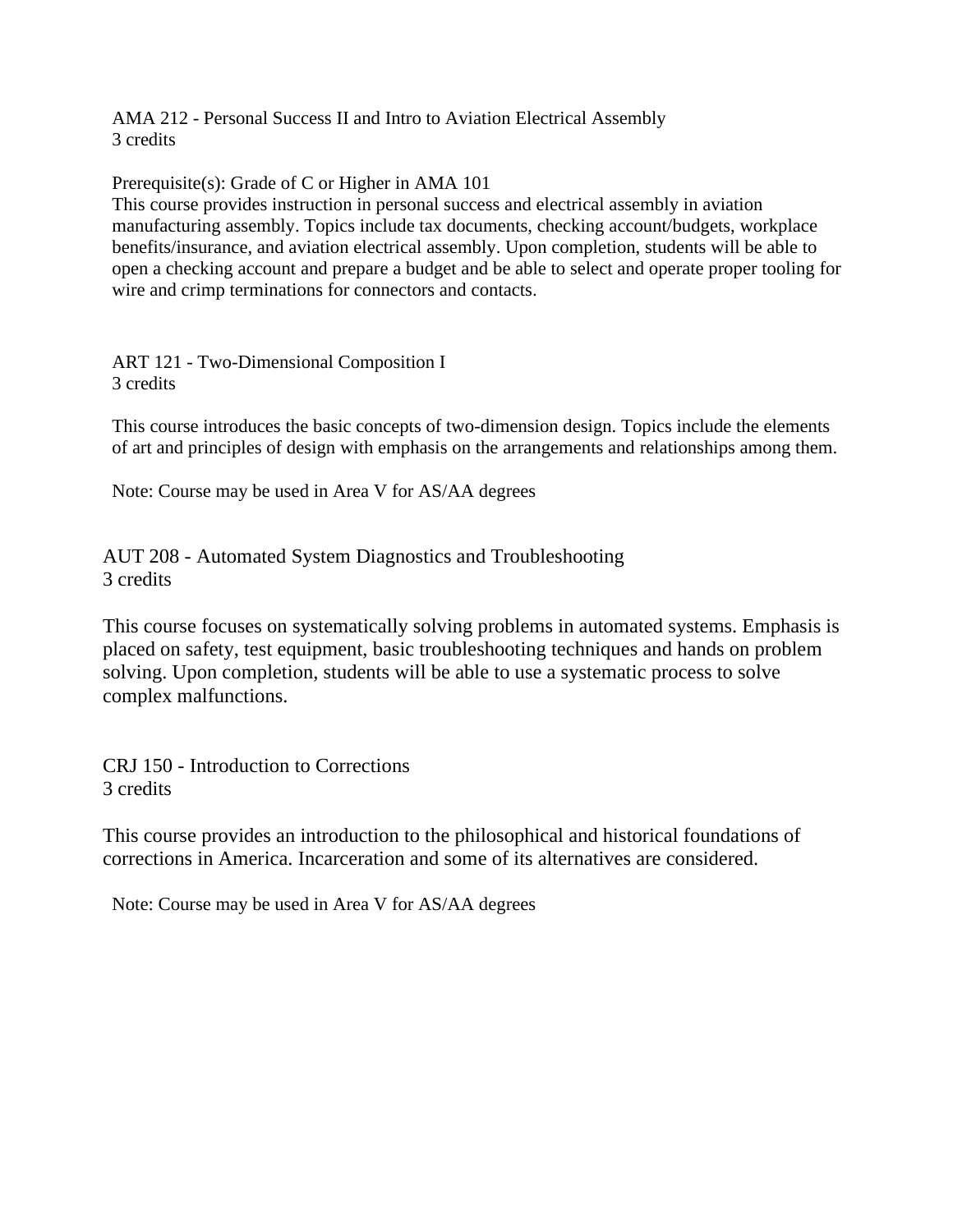DNC 101 - Dance Appreciation 3 credits

This course is an introduction to dance through the analysis of historical and contemporary dance forms. Students will examine dance as an expression of human culture and analyze key developments in dance related to social, political, and historical changes/events. Films, demonstrations, and performances are used in this class.

Note: Course may be used in Area V for AS/AA degrees

HED 221 - Personal Health 3 credits

This course introduces principles and practices of personal and family health; it includes human reproduction, growth and development, psychological dimensions of health, human sexuality, nutrition and fitness, aging, death and dying.

Note: Course may be used in Area V for AS/AA degrees

IET 231 - Introduction to Programmable Controls 3 credits

This course provides an introduction to programmable logic controllers. Emphasis is placed on, but not limited to, the following: PLC hardware and software, numbering systems, installation, and programming. Upon completion, students must demonstrate their ability by developing, loading, debugging, and optimizing PLC programs.

INT 114 - Basic Electricity 3 credits

This course provides an introduction to direct current (DC) and alternating current (AC) electrical theory. Topics include atomic theory, magnetism, properties of conductors and insulators, and characteristics of series, parallel, and series-parallel circuits. Inductors and capacitors are introduced and their effects on DC and AC circuits are examined. Students are prepared to analyze complex circuits, solve for unknown circuit variables and use basic electronic test equipment. This course also provides hands on laboratory exercises to analyze, construct, test, and troubleshoot electrical circuits. Emphasis is placed on the use of a scientific calculator, the operation of common test equipment, and the physical wiring of electrical circuits.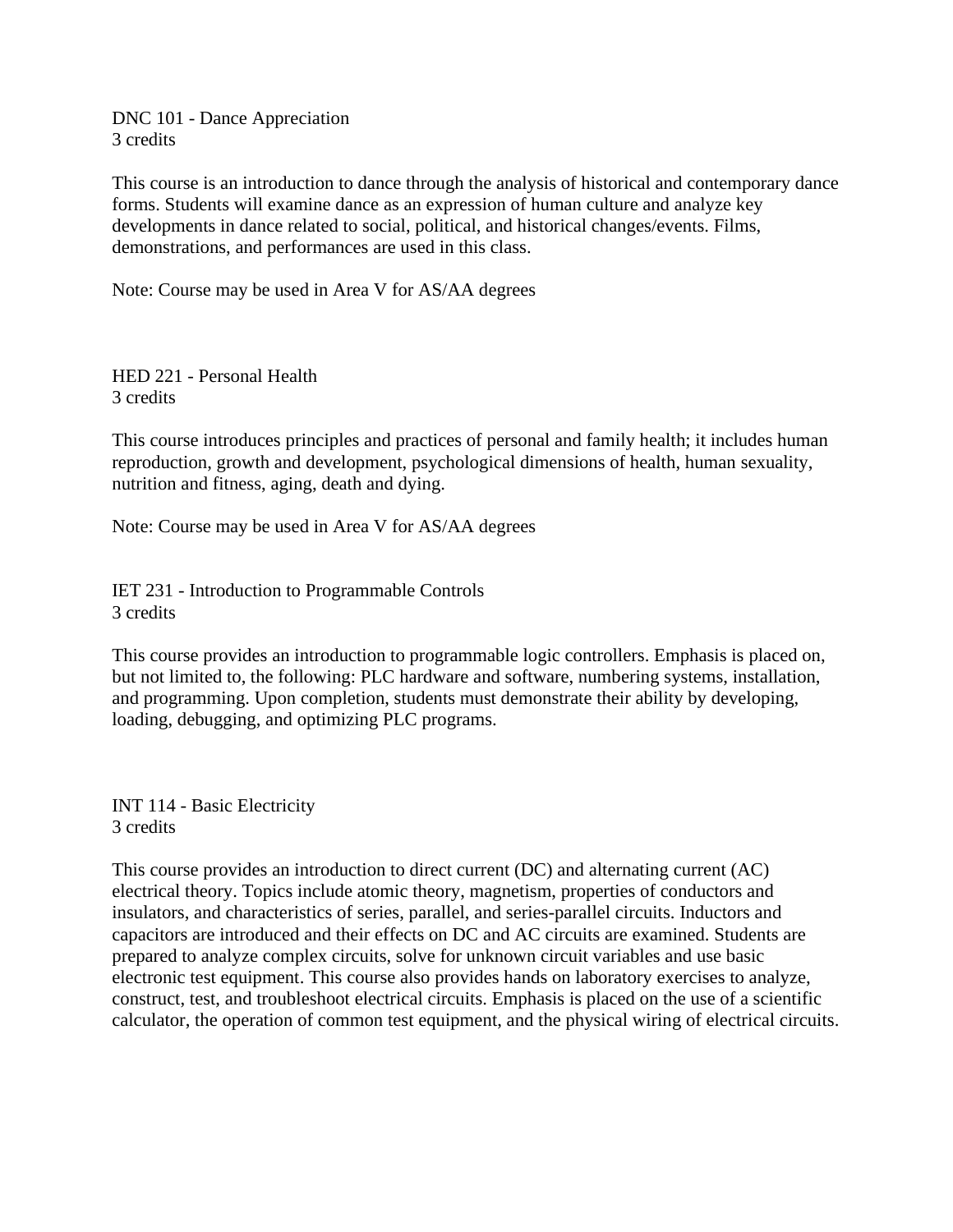INT 117 - Principles of Industrial Mechanics 3 credits

This course provides instruction in basic physics concepts applicable to the mechanics of industrial production equipment. Topics include the application of mechanical principles with emphasis on power transmission, specific mechanical components, alignment, and tension. Upon completion, students will be able to perform basic troubleshooting, repair and maintenance functions on industrial production equipment.

INT 127 - Principles of Industrial Pumps and Piping Systems 3 credits

This course provides instruction in the fundamental concepts of industrial pumps and piping systems. Topics include pump identification, operation, and installation, maintenance and troubleshooting, and piping systems, and their installation. Upon course completion, students will be able to install, maintain, and troubleshoot industrial pumps and piping systems.

INT 158 - Industrial Wiring I 3 credits

This course focuses on principles and applications of commercial and industrial wiring. Topics include, electrical safety practices, an overview of National Electric Code requirements as applied to commercial and industrial wiring, conduit bending, circuit design, pulling cables, transformers, switch gear, and generation principles.

MCM 100 - Introduction to Mass Communication 3 credits

This course provides the student with general study of mass communication and journalism. This course includes theory, development, regulation, operation, and effects upon society.

Note: Course may be used in Area V for AS/AA degrees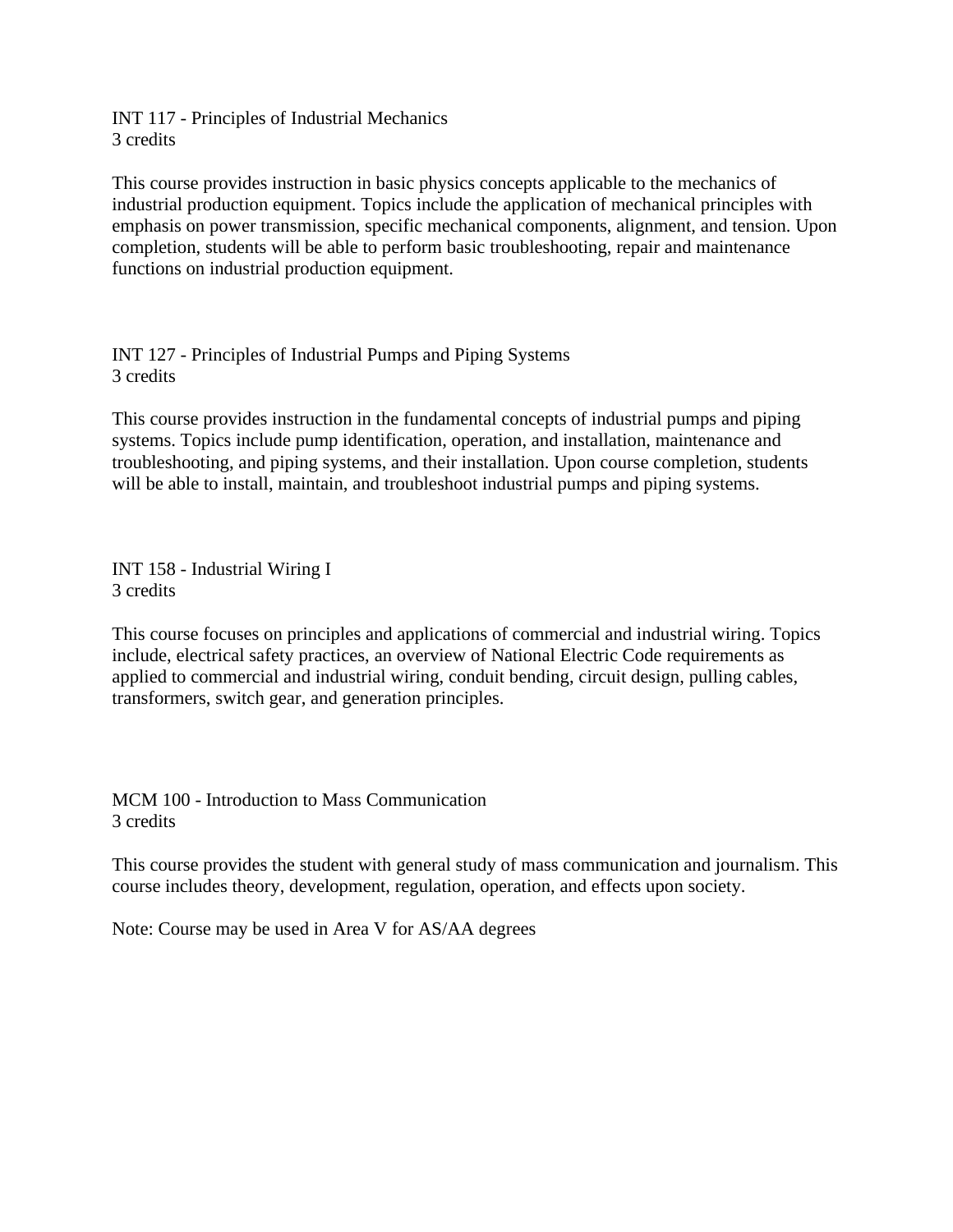NUR 299 - Special Topics in Nursing 1 credits

Prerequisite(s): As required by program Pre or Co-requisite(s): As required by program This course allows study of currently relevant topics in nursing. The course may be repeated for credit for each different topic covered. Course content will be determined by the instructor and will vary according to the topic being covered.

ORI 105 - Orientation and Student Success 3 credits

This course is designed to orient students to the college experience by providing them with tools needed for academic and personal success. Topics include: developing an internal locus of control, time management and organizational skills, critical and creative thinking strategies, personal and professional maturity, and effective study skills for college and beyond.

Note: Course may be used in Area V for AS/AA degrees

PCT 115 - Instrumentation I 3 credits

This course covers process variables and various instruments used to sense, measure, transmit and control these variables. It introduces the student to control loops and the elements that are found in different types of loops such as controllers, regulators and final control elements. It concludes with a study of instrumentation drawings and diagrams, and a unit on troubleshooting instrumentation.

PCT 122 - Introduction to Process Technology 3 credits

This course provides a basic orientation for operators in the chemical process industries and introduces many of the terms and ideas which will be encountered in the workplace. Topics include operator roles, responsibilities, expectations, terminology, liabilities, chemistry, physics, basic plant equipment, general product handling, flow diagrams, utility systems, plant organization, and the basics of process control. Upon completion, students should have a general knowledge of the tasks, responsibilities, skills and attitude necessary to be a chemical operator in a process industry.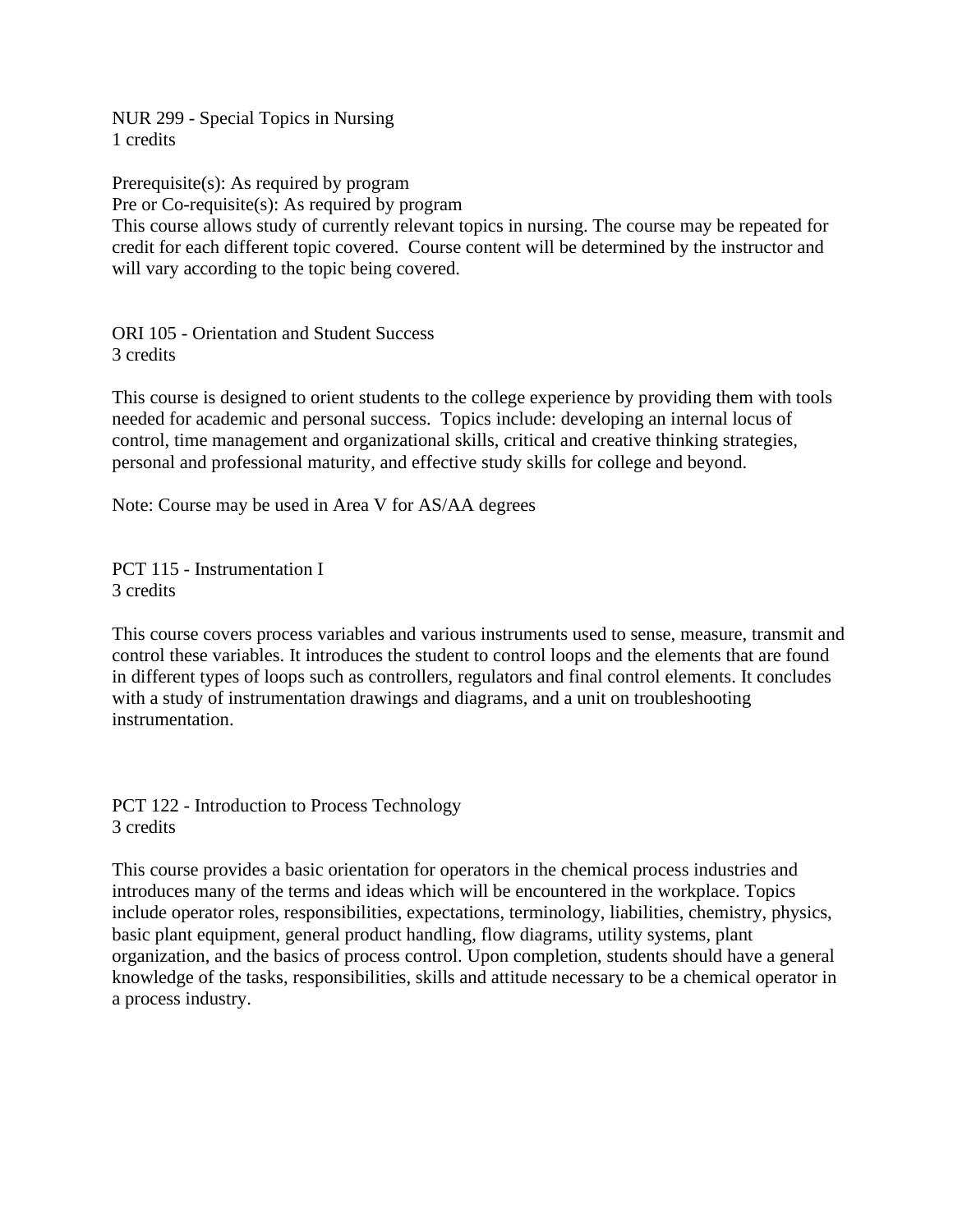PCT 220 - Process Technology II - Systems 4 credits

This course is a study of the interrelations of process equipment and process systems. Students will be able to arrange process equipment into systems; describe the purpose and function of specific process systems, explain how factors affecting process systems are controlled under normal conditions, and recognize abnormal process conditions. Students are also introduced to the concept of system process control manufacturing plant process economics.

PCT 231 - Statistical Control 3 credits

#### Prerequisite(s): MTH 098

This course focuses on statistics and probability and how they apply to control charts with heavy emphasis on the normal curve and its many applications in quality and process control. Emphasis is placed on the development and use of control charts in industry. Upon completion, students should be able to construct and use control charts plus understand and use probability to make better operating decisions.

PCT 240 - Process Troubleshooting 4 credits

This course involves instruction in different types of troubleshooting techniques, procedures, and methods used to solve process problems. Topics include application of data collection and analysis, cause-effect relationships and reasoning. In addition to troubleshooting static equipment problems as presented within a textbook, dynamic problems will also be presented via a process simulator for problem resolution by the student.

PED 216 - Sports Officiating 3 credits

This course surveys the basic rules and mechanics of officiating a variety of sports, including both team and individual sports. In addition to class work, students will receive at least 3 hours of practical experience in officiating.

Note: Course may be used in Area V for AS/AA degrees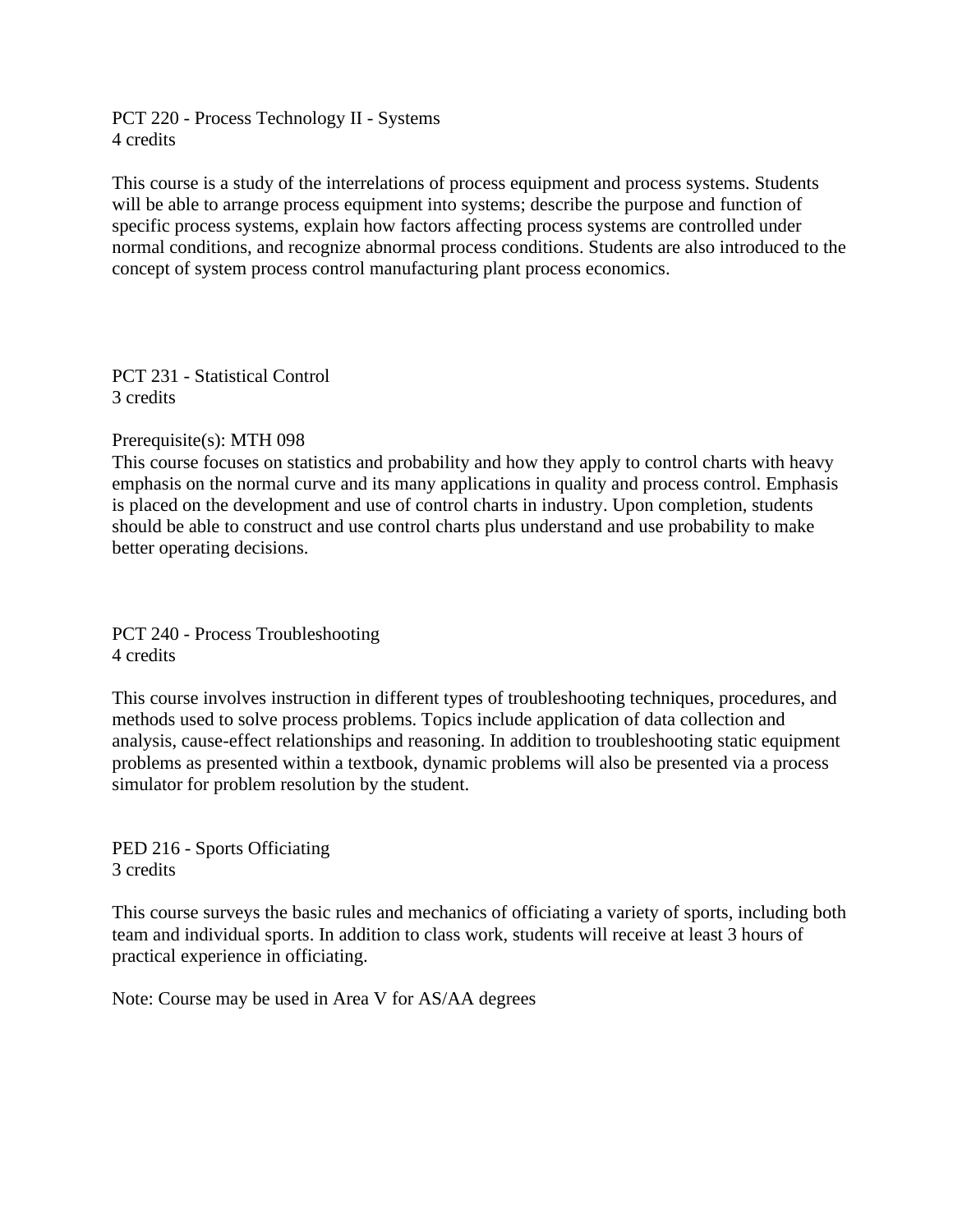PED 218 - Advanced Basketball Rules and Officiating Techniques 3 credits

#### Prerequisite(s): PED 217

This course presents advanced rules and techniques for sports officiating in high school basketball. Emphasis is placed on officiating fundamentals and responsibilities. Upon completion, students should be able to demonstrate proper mechanics and knowledge of officiating procedures in basketball.

Note: Course may be used in Area V for AS/AA degrees

PHY 115 - Technical Physics 4 credits

#### Prerequisite(s): MTH 100

torque, work energy, heat wave/sound, and electricity. Results of physics education research and physics applications in the workplace are used to improve the student's understanding of physics in technical areas. Upon completion, students will be able to: define motion and describe specific module concepts; utilize microcomputers to generate motion diagrams; understand the nature of contact forces and distinguish passive forces; work cooperatively to set-up laboratory exercises; and demonstrate applications of module-specific concepts.

Note: Course may be used in Area V for AS/AA degrees

THR 120 - Theatre Appreciation 3 credits

This course is designed to increase appreciation of contemporary theater. Emphasis is given to the theater as an art form through the study of history and theory of drama and the contributions to modern media. This course places emphasis on playwright, actor, director, designer, and technician to modern media. Attendance at theater productions may be required.

Note: Course may be used in Area V for AS/AA degrees

WDT 116 - GTAW Stainless Pipe 3 credits

This course is designed to provide the student with the practices and procedures of welding stainless steel pipe using the gas tungsten arc weld (GTAW) process. Emphasis is placed on pipe positions, filler metal selection, purging gasses, joint geometry, joint preparation and fit-up. Upon completion, students should be able to identify pipe positions, filler metals, purging gas, proper joint geometry, joint preparation, and fit-up to the applicable code.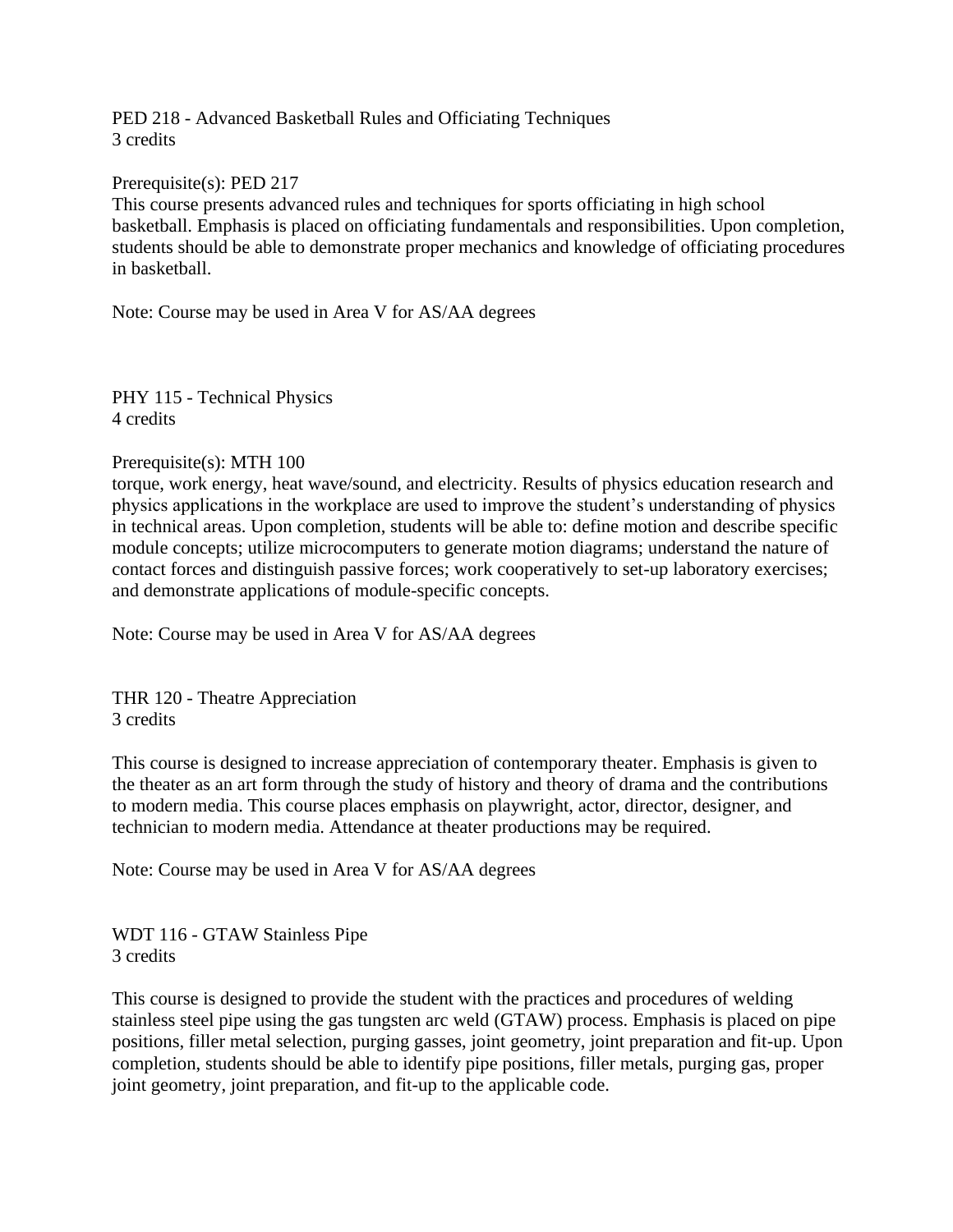## **Re-Activated Courses:**

BIO 101 - Introduction to Biology I 4 credits

This is an introductory course designed for non-science majors. It includes physical, chemical, and biological principles common to all organisms. These principles are explained through a study of the scientific method, biological organization, cellular structure, bioenergetics of a cell, cell reproduction, gene theory, inheritance, and evolution.

Lab: A 120-minute laboratory is required.

BIO 102 - Introduction to Biology II 4 credits

Prerequisite(s): BIO 101 This course is the second of a two-course sequence for non-science majors. It covers evolutionary principles and relationships, environmental and ecological topics, classification, and a survey of biodiversity.

Lab: A 120-minute laboratory is required.

HEC 140 - Principles of Nutrition 3 credits

This course introduces students to the principles of nutrition and the role and functions of nutrients in man's food. Basic information concerning food selection and nutrition as a factor in health, ecology, and economy is included. Implications of nutrition for children may be stressed.

Note: Note: Course may be used in Area V for AS/AA degrees

## **Policy Updates**

# **General Admission Requirements**

An applicant who has not previously attended a duly accredited postsecondary institution will be designated as a first-time college student or a native student. All first-time college students must attend an orientation session to complete advisement and orientation activities before registration.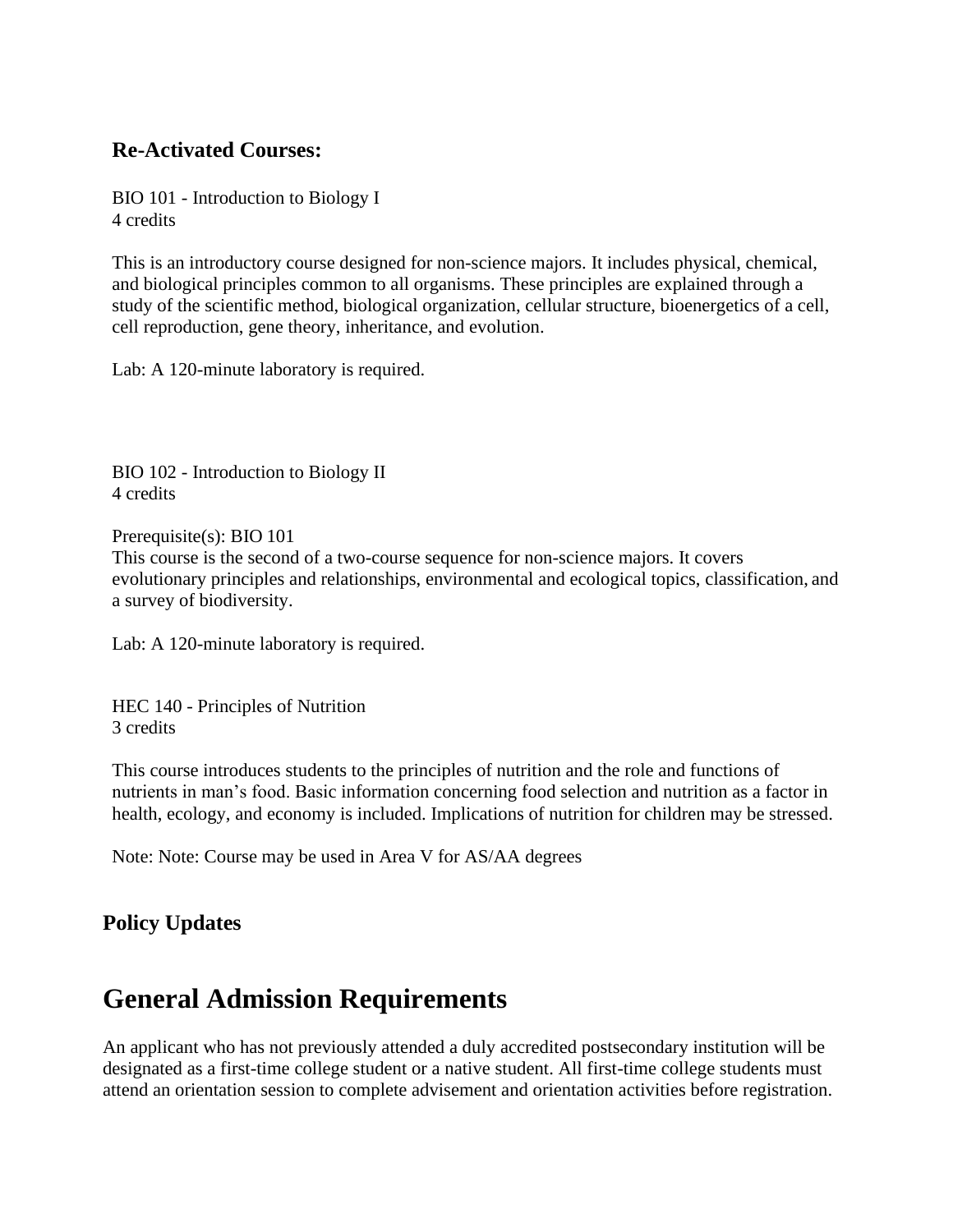It is also required that first-time college students take The Wildcat Way, (ORI 101), a college orientation course.

# **Admission Requirements**

All students must complete an admission application, submit one primary form of identification, provide a high school transcript or GED, and any other supplemental documentation that may be required prior to beginning the registration process.

Examples of primary forms of documentation, (other documents may be accepted at the discretion of the College):

- Unexpired Alabama driver's license
- Unexpired Alabama identification card
- Unexpired U.S. passport
- Unexpired U.S. permanent resident card
- Resident Alien Card Pre 1997
- Unexpired Driver's License or instruction permit from another state or possession that verifies lawful presence, dated 2000 and beyond
- U.S. Alien Registration Receipt Card (form I-151) prior to 1978
- BIA or tribal identification card with photo

Applicants may submit the identification in person or they may take a picture and email a copy to driverslicense@bishop.edu.

\*Applicants who fail to satisfy the forms of identification requirement will not be admitted to the College.\* DELETED

# **Admission to Courses Creditable Toward an Associate Degree**

To be eligible for admission to courses creditable toward an associate degree, a first-time college student must meet one of the following criteria:

- Applicants with an Alabama High School Diploma, a high school diploma of another state equivalent to an Alabama high school diploma, or an equivalent diploma issued by a non-public regionally and/or state accredited high school; **OR**
- Applicants who have attended a non-accredited high school who have successfully completed courses of study on the secondary level (as evidenced by an official transcript) may be admitted; **OR**
- Applicants who cannot comply with either of the above conditions may be admitted upon presentation of a Certificate of High School Equivalency (GED Certificate) evidenced by an official copy of scores from the testing site. The applicant must hold the GED Certificate prior to enrollment.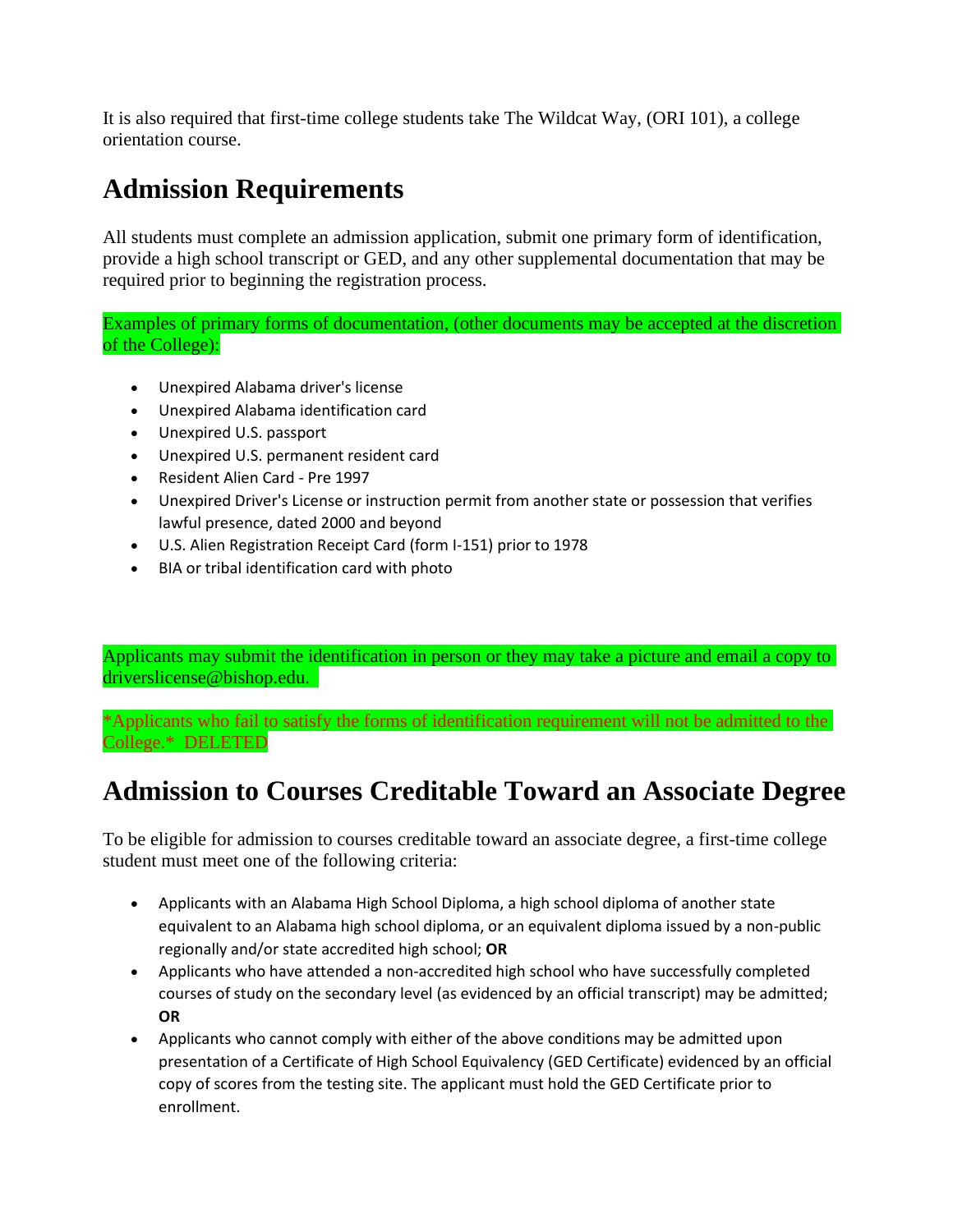#### *A. First Time College Students*

#### **Unconditional Admission of First-Time College Students**

Applicants must have on file at the College a completed application for admission, one primary form of documentation, and either an official transcript from the high school attended or an official GED Certificate. Students who have completed dual enrollment coursework from another regionally accredit institution will be required to submit an official transcript from that institution as well. \*All male students between the ages of 18 and 26 must register by law with the U.S. Selective Service System. DELTED\*

#### **Conditional Admission of First-Time College Students**

Students who have applied but not submitted all required documentation to the College shall be admitted as conditional status. No student will be allowed to enroll for a second semester unless all required admission documents have been received by the College prior to the start of the student's second semester. Likewise, official Bishop State transcripts will not be released until all required admission documents have been received by the College.

Students who are conditionally admitted to the College are ineligible to receive federal financial aid benefits.

#### *B. Transfer Students*

Applicants who have previously attended another regionally accredited or Council on Occupational Education accredited postsecondary institution will be considered transfer students and will be required to furnish official transcripts of all work attempted at all said institutions. Applicants who have been suspended from another institution for academic or disciplinary reasons will not be considered for admission except upon appeal to the Admissions Committee.

#### **Unconditional Admission of Transfer Students**

Students who have submitted to the College an application for admission and official transcripts from all duly accredited postsecondary institutions attended and their official high school transcript or GED shall be admitted as unconditional. Applicants who have completed an Associate Degree will be required to submit only the transcript from the institution granting the degree unless transfer credit is required from an intuition other than the one the Associate Degree was awarded; these students do not have to submit a high school transcript or GED. Some programs may require all college transcripts be submitted regardless of the degree that was obtained.

#### **Conditional Admission of Transfer Students**

Students who have applied but not submitted all required documentation to the College shall be admitted as conditional status. No student will be allowed to enroll for a second semester unless all required admission documents have been received by the College prior to the start of the student's second semester. Likewise, official Bishop State transcripts will not be released until all required admission documents have been received by the College.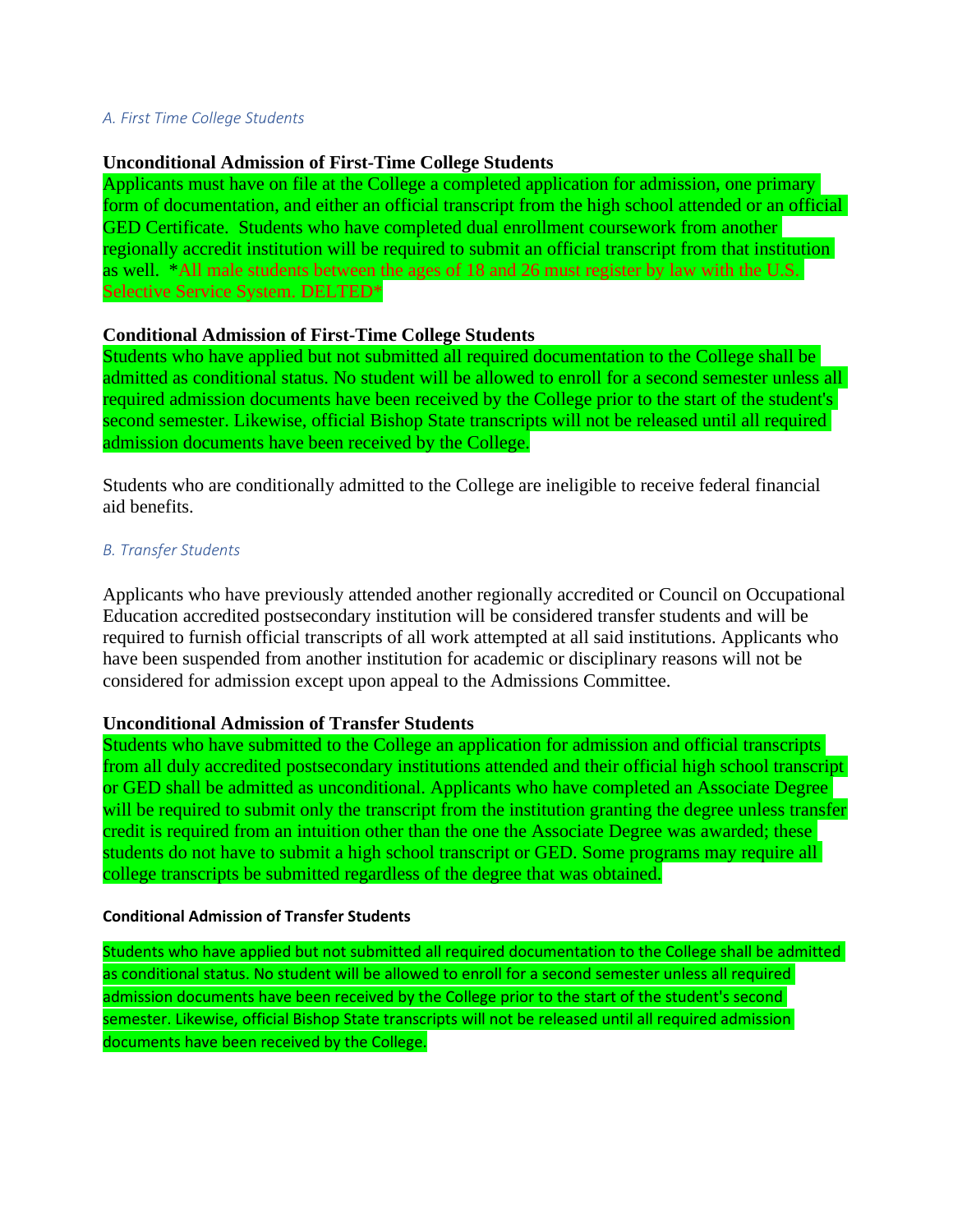Students who are conditionally admitted to the College are ineligible to receive federal financial aid benefits.

#### *C. Transient Students*

Students who attend an institution other than Bishop State Community College, who seek credit for transfer to their home institution, may be admitted as a transient student. The student must submit an application for admission, primary form of documentation, and a "letter of transiency" from the institution which certifies that the credit earned at the College will be accepted as a part of the student's academic program. The transient letter must be received prior to the student registering for courses. Students may only register for courses listed on the letter of transiency. A student is not required to file transcripts of previously earned credits from other postsecondary institutions. Transient students are eligible to receive federal financial aid benefits.

#### *D. Returning Bishop State Student (Readmission)*

A student who has previously attended Bishop State (dual enrollment coursework not included) and is returning to the College after a break in continuous enrollment is considered a returning (readmit) student. Students who have attended the College within the past year do not need to reapply. Students who only attended the College as a dual enrollment student should apply as a first-time freshman if he or she plans to attend the College after high school graduation.

Required Admission Documentation:

- Bishop State application for admission
- One primary form of Identification (unexpired government issued photo ID)
- Official high school / GED transcript documenting graduation if not already submitted
- Official college transcripts from all previously attended institutions after last attending Bishop State\*

Readmission to Specialized Programs: Students seeking readmission to specialized programs, such as Nursing and Physical Therapist Assistant, should refer to the programs section of the catalog for that particular program.

\*Applicants who have completed an Associate Degree will be required to submit only the transcript from the institution granting the degree unless transfer credit is required from an intuition other than the one the Associate Degree was awarded. Some programs may require all college transcripts be submitted regardless of the degree that was obtained.

#### *Accelerated High School Program*

Bishop State Community College offers the high school accelerated program for high school students who may desire to earn college credit while enrolled in high school. *Note: Credit towards high school graduation will not be awarded.*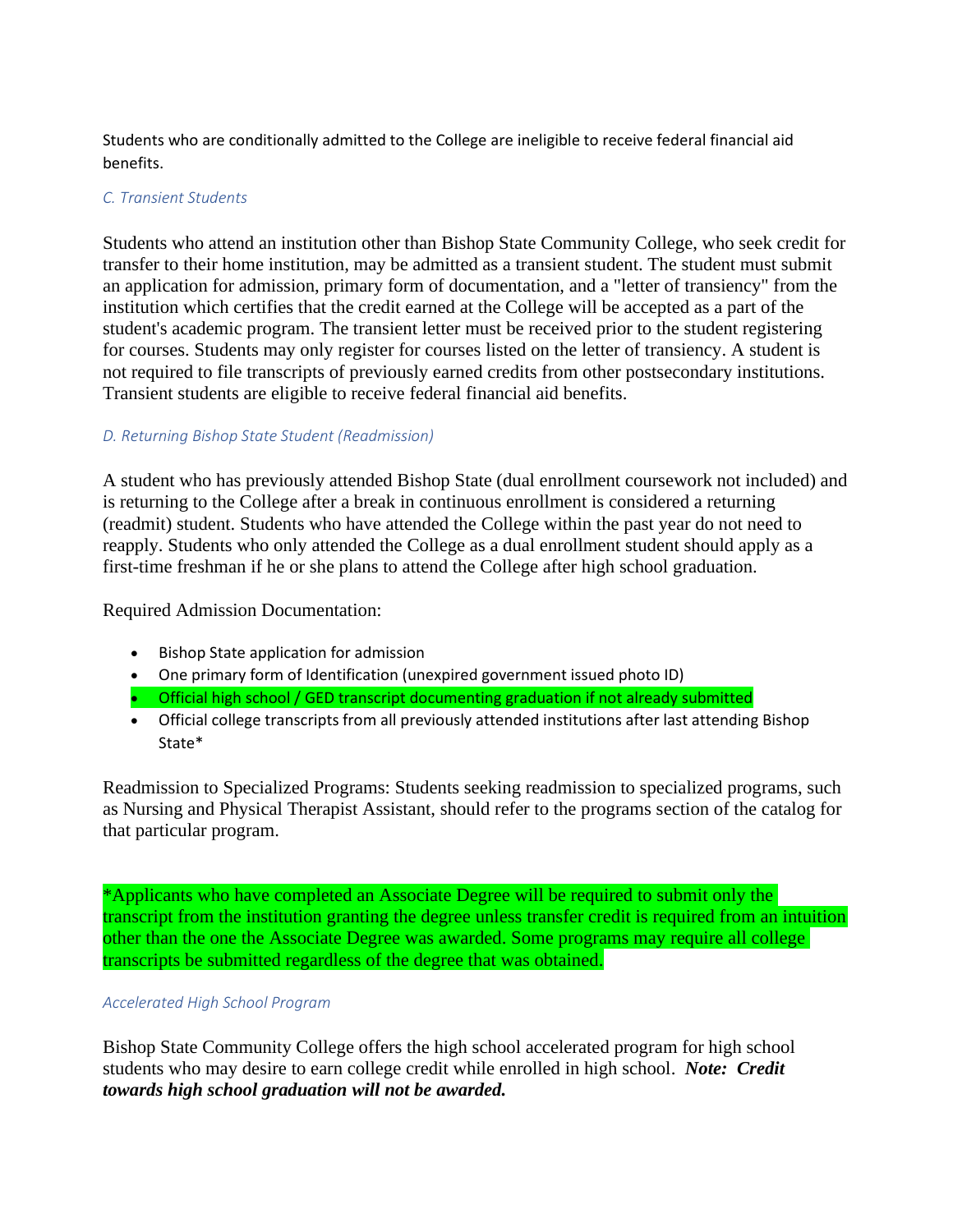Information must be obtained from the office of admissions. A student is eligible for early admission if the student meets all of the following criteria:

- The student has successfully completed the 10th grade
- The student provides certification from the local principal or his or her designee certifying that the student has a cumulative 3.0 grade point average. An unofficial transcript will satisfy this requirement.
- The student provides a certification letter from the local principal or his or her designee certifying that the student is recommended to be admitted under this policy.
- In the absence of an Alabama driver's license or state-issued ID card, a student may provide a certified copy of their birth certificate to establish U.S. citizenship and a printout of the student information profile sheet from iNow signed and dated by their high school principal to establish current residency and identification. The profile sheet must show the student's home address and include the student's photo.
- The student may enroll only in Postsecondary courses for which high school prerequisites have been completed (For example: a student may not take English Composition until all required high school English courses have been completed)
- All seniors must submit their ACT scores or take the ACCUPLACER Test.
- Exceptions may be granted for students documented as gifted and talented only in accordance with the standards included in the State Plan of Exceptional Children and Youth. Exceptions apply only to the first two requirements.

### *G. Dual Enrollment/Dual Credit for High School Students:*

Bishop State Community College provides post-secondary instructional opportunities to eligible high school students through the State Board of Education Policy 801.03, Dual Enrollment/Dual Credit for High School Students. This policy allows eligible high school students to enroll in college classes concurrently with high school classes, and to receive both high school and college credit where appropriate. There must be on file at Bishop State Community College a formal written agreement between the student's local school board and Bishop State Community College before approval for Dual Enrollment/Dual Credit admission is granted.

1. To be eligible the student must meet the following requirements:

- Students must satisfy the requirements prescribed in Procedure 801.01: Admission: General, with the exception of proof of high school graduation or GED completion.
- \*In the absence of an Alabama driver's license or state-issued ID card, a student may provide a certified copy of their birth certificate to establish U.S. citizenship and a printout of the student information profile sheet from iNow signed and dated by their high school principal to establish current residency and identification. The profile sheet must show the student's home address and include the student's photo. DELETE\*
- Students must be in grade 10, 11, or 12. An exception may be granted by the Chancellor for students documented as gifted and talented in accordance with Alabama Administrative Code §290-8-9.12.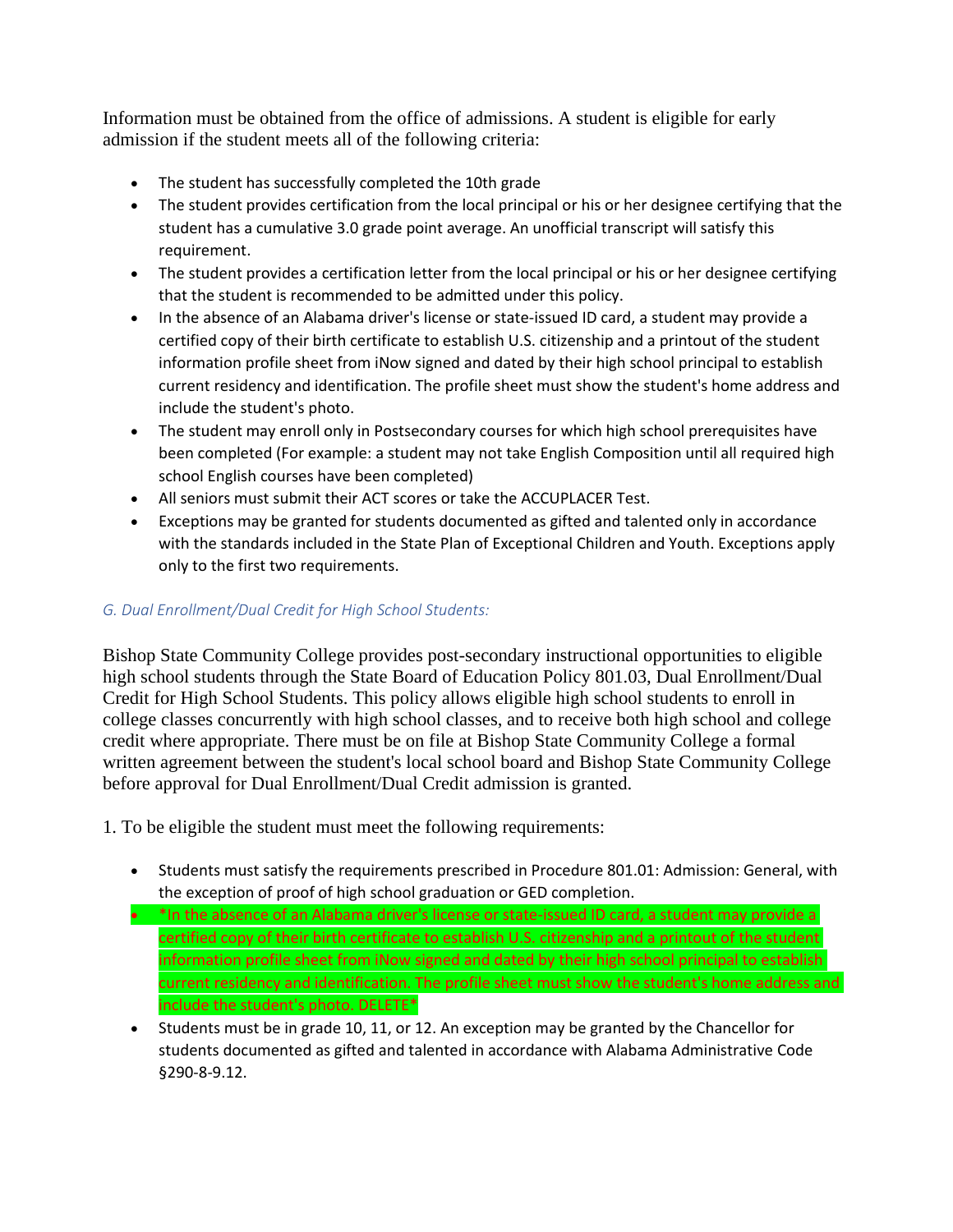- Students seeking enrollment in Dual Enrollment for Dual Credit coursework must have a minimum cumulative (unweighted) high school grade point average of 2.5 on a 4.0 scale for academic coursework.
- Students must have written approval of the appropriate principal or career and technical education program representative (if applicable) and counselor. Dual Enrollment for Dual Credit eligibility for students enrolled in private, home school/private tutor, parochial, or church/religious secondary educational entities must be documented in writing by an appropriate school official. Approval from secondary school officials indicates that the student has demonstrated both academic readiness and social maturity.
- The ACCS institution has the right to restrict a student's enrollment on the basis of academic readiness, social maturity, health and safety concerns, course availability, and/or local institutional policy.

## 2. Placement and Pre-Requisites:

- All dually enrolled students must take a state-approved college placement test, where minimum placement is required, specifically for college-level English, math or reading courses. Students in the 10th or 11th grade registering only for career and technical courses may take a state approved placement test but are not required to do so. Colleges must ensure that all students take a stateapproved college placement test prior to registering for dual enrollment courses for the 12th grade year.
- Students must meet all applicable pre-requisites prior to enrolling in courses.
- Developmental courses (those numbered below 100) are not offered through dual enrollment.

3. Continuous Eligibility for Dual Enrollment for Dual Credit:

- Students who meet the criteria for initial admission for a Dual Enrollment for Dual Credit program as specified in Section 2 will maintain continuous eligibility so long as they earn a grade of C or better in all attempted college courses.
- Students who fail to meet this minimum grade requirement or who withdraw from a course will be suspended from the program for a minimum of one term. The one-term suspension may not be served during the summer. The student may not re-enroll until the suspension has been served. For re-entry, the student must reapply to the program and must meet the minimum grade point average requirements as identified in Section 1.

Students may enroll in occupational/technical courses/programs in accordance with guidelines of the Alabama Community College System.

All credit for coursework completed under these provisions is held in escrow until the student provides proof of high school graduation (final high school transcripts). Transcripts issued prior to a student's high school graduation will be labeled "conditional credit". Upon proof of high school graduation, this notation will be removed from the transcript.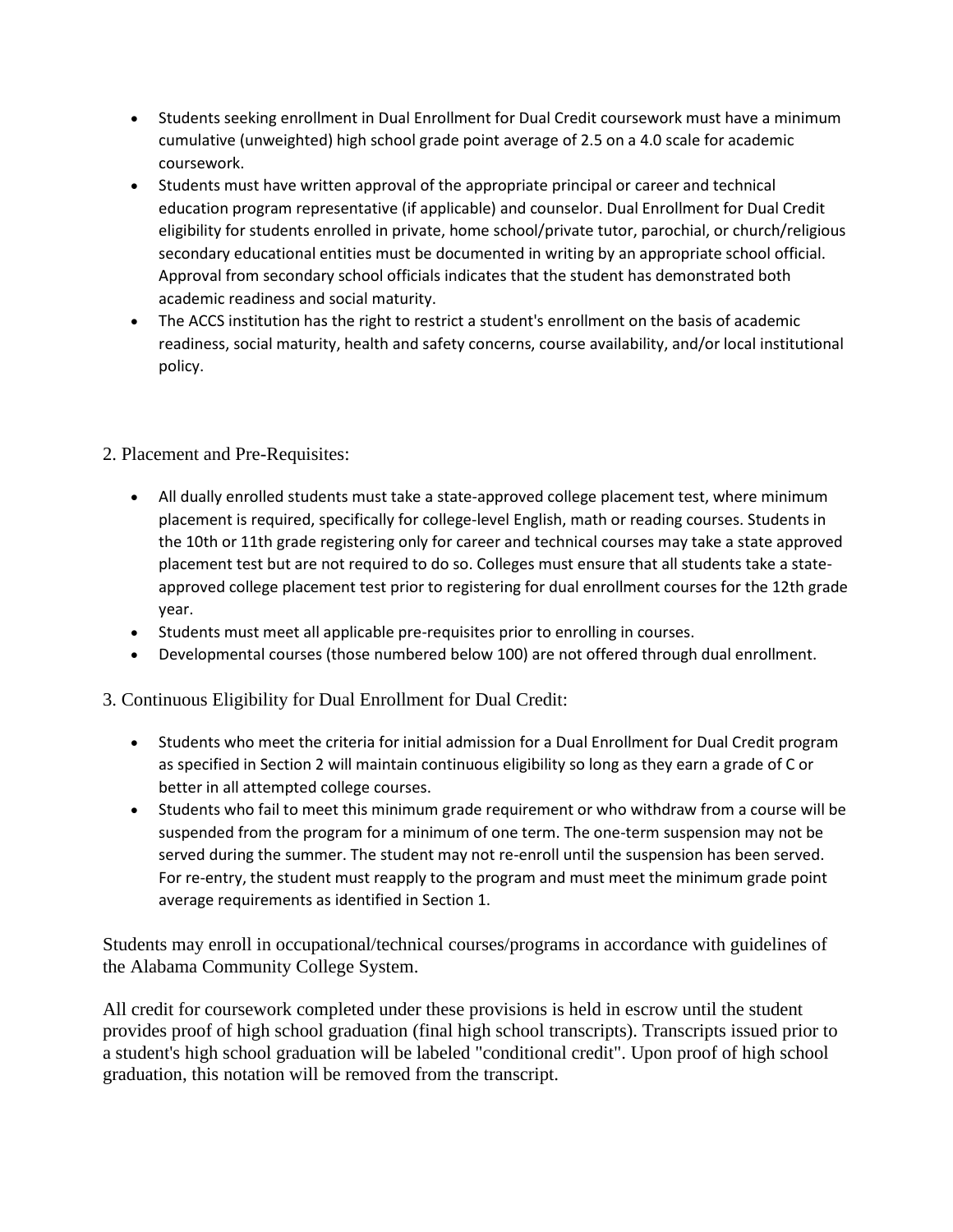Three semester credit hours at the postsecondary level shall equal one credit at the high school level in the same or related subject.

#### *H. Audit Student*

An audit student is an applicant who wishes to enroll for classes only on an audit basis. The applicant must comply with the college admissions requirements by submitting an application for admission, one primary form of identification, an official high school transcript verifying date of graduation or GED certificate, and official transcripts from all colleges attended. A student with an Associate Degree will need to submit only the transcript from the college awarding the degree. Audit students must abide by class attendance policy and all standard course requirements, excluding the completion of course examinations. The cost of auditing a course is the same as enrolling for credit. Course auditing must be approved by Dean of Instruction before enrolling.

#### *Complete Withdrawal from the College*

Upon entering Bishop State Community College, the student assumes the responsibility of completing the academic program in which he or she is registered. Students who wish to exit the College prior to the end of the current term must follow the process described below. It is the student's responsibility to initiate the Complete Withdrawal Process.

To withdraw from the College a student should navigate to the following link to access the eWithdrawal form: [https://www.bishop.edu/admissions/withdrawal-policies.](https://www.bishop.edu/admissions/withdrawal-policies) A representative from the Academic Advising Center will make a reasonable effort to contact the student within 3 business days of the withdrawal's submission to counsel the student. Students who wish to reverse their withdrawal after counseling will be allowed to do so by emailing the Office of the Registrar at **[registrar@bishop.edu](mailto:registrar@bishop.edu)** from their Bishop State email address requesting the reversal. The email should include the student's name, A number, date of birth, and a complete list of the classes which should include the name of the class and the course reference number (CRN). Requests to reverse a withdrawal must be submitted within 5 business days from the date of submission. Requests made after the last day to drop a class/withdraw from the College, will not be honored.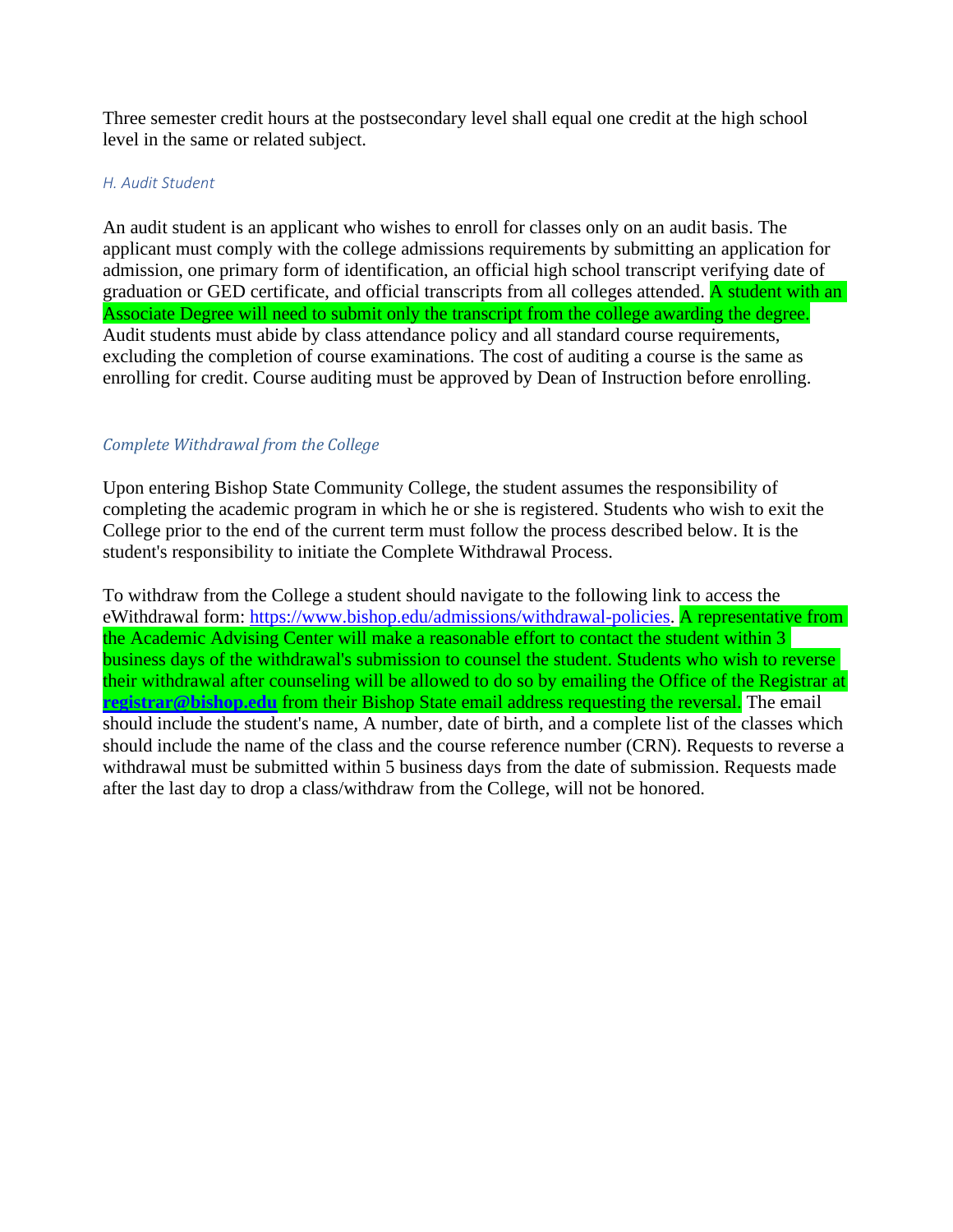## **Course Updates for Summer 2022**

CHD 219 - Supervised Practical Experience

2 credits

Prerequisite(s): A grade of C or higher in CHD 100 and, CHD 201 and, CHD 202 and, CHD 203 and, CHD 204 and, CHD 205 and, CHD 206 and, CHD 209 and, CHD 210

This course provides hands-on, supervised experienced in an approved program for young children. Emphasis is placed on performance of daily duties which are assessed by the college instructor and the cooperating teacher. Upon completion, students will be able to demonstrate competency in a child care setting.

### **New Programs for Summer 2022**

Introduction to Process Technology (MN)

New Program, available Summer 2022

This short certificate consists of five courses providing an introduction to Process Technology. The Introduction to Process Technology Short Certificate additionally provides a continuing educational pathway to Bishop State's Associate in Applied Science (AAS) degree in Process Technology Operation.

The Process Technology Short Certificate prepares individuals to monitor and operate equipment used in the processing of raw material into marketable chemical/petrochemical and other processed related products. This includes instruction in materials handling, extraction, distillation, evaporation, drying, absorption, heat transfer, instrumentation and reaction processes. The program emphasizes safe and efficient work practices, basic occupational skills and employability skills.

Core Requirements

- INT 129 Industrial Safety and Maintenance Techniques 3 credits
- IST 137 Industrial Process Equipment 5 credits
- IST 167 Industrial Measurements 5 credits

PCT 122 - Introduction to Process Technology 3 credits

- PCT 115 Instrumentation I 3 credits
- PCT 220 Process Technology II Systems 4 credits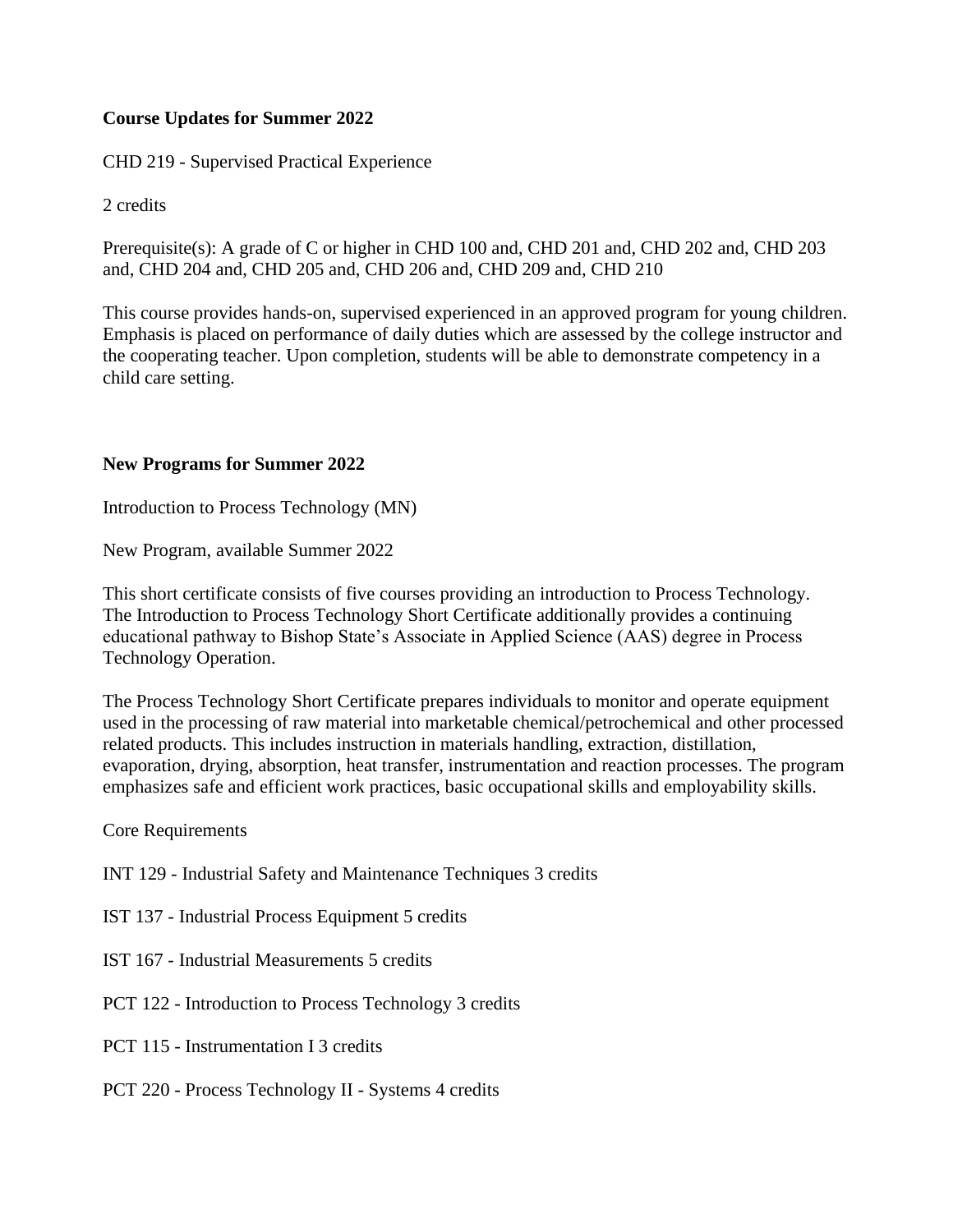Total Core Requirement Coursework: 23 Credit Hours

Aviation Manufacturing Technology

New Program for Summer 2022

Technical Core

AMA 101 - Personal Success I, Industrial Safety and Intro to Aviation & Aviation Manufacturing 3 credits

AMA 110 - Precision Measurement and Quality Control 3 credits

AMA 111 - Aerostructure Assembly I 3 credits

AMA 212 - Personal Success II and Intro to Aviation Electrical Assembly 3 credits

AMA 112 - Aviation Electrical Measurement, Terminations, and Intro to Lean Manufacturing 3 credits

AMA 211 - Aerostructure Assembly II 3 credits

ELT 117 - AC/DC Machines 3 credits

INT 117 - Principles of Industrial Mechanics 3 credits

INT 129 - Industrial Safety and Maintenance Techniques 3 credits

IST 137 - Industrial Process Equipment 5 credits

IST 167 - Industrial Measurements 5 credits

ORI 105 - Orientation and Student Success 3 credits

Total Technical Core Coursework: 40 Credit Hours

General Education

English Composition

Must complete ENG101 or ENG131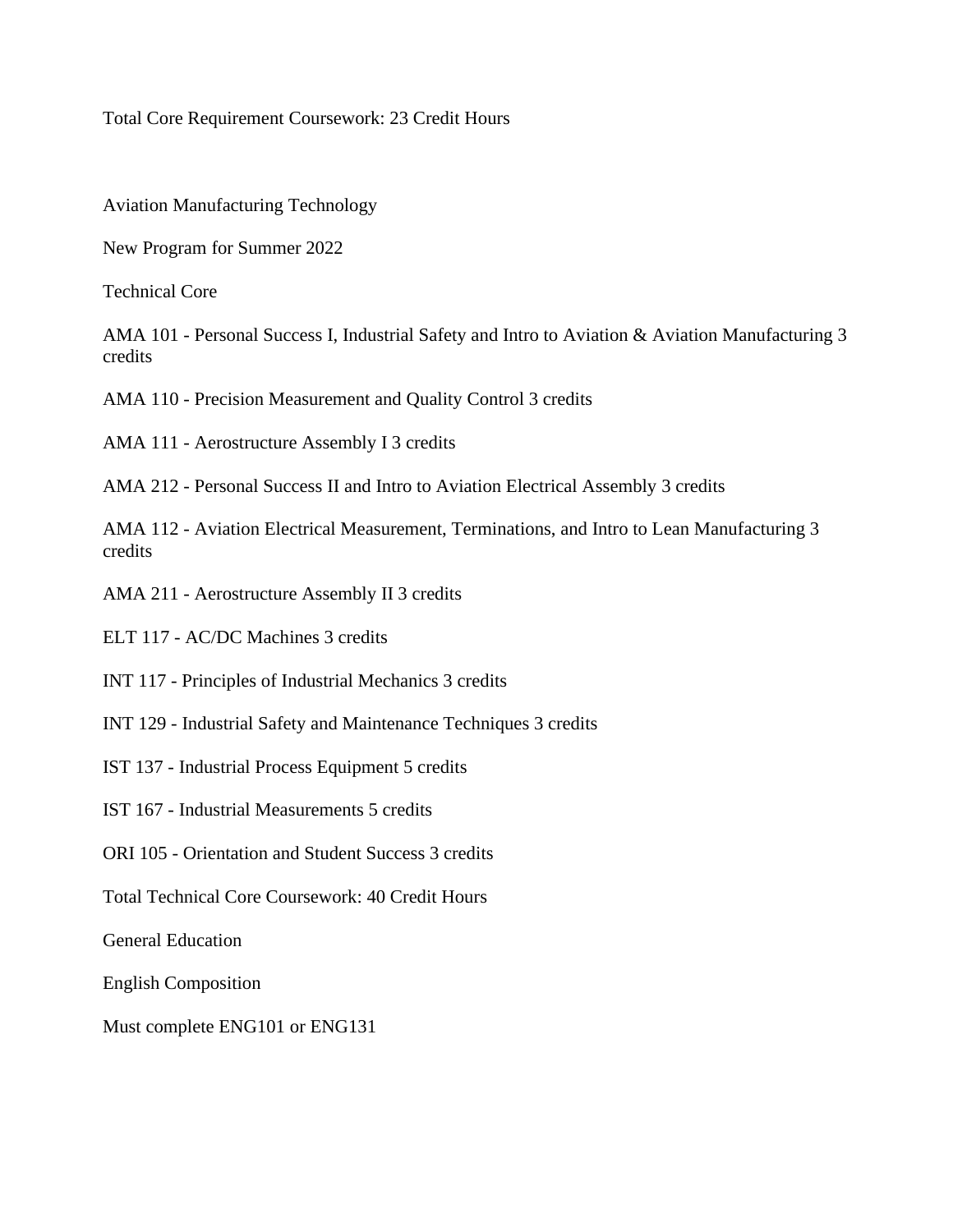#### ENG 101 - English Composition I 3 credits

or

ENG 131 - Applied Writing I 3 credits

Total: 3 Credit Hours

Mathematics

Must complete MTH100 or higher

MTH 100 - Intermediate College Algebra 3 credits

MTH 110 - Finite Mathematics 3 credits

MTH 112 - Precalculus Algebra 3 credits

MTH 113 - Precalculus Trigonometry 3 credits

MTH 115 - Precalculus Algebra & Trigonometry 4 credits

MTH 118 - Technical Mathematics 3 credits

MTH 120 - Calculus and Its Applications 3 credits

MTH 125 - Calculus I 4 credits

MTH 126 - Calculus II 4 credits

MTH 227 - Calculus III 4 credits

MTH 237 - Linear Algebra 3 credits

MTH 238 - Applied Differential Equations I 3 credits

Total: 3 Credit Hours

Total General Education Coursework: 6 Credit Hours

Total Credit Hours for Certificate Completion: 46 Credit Hours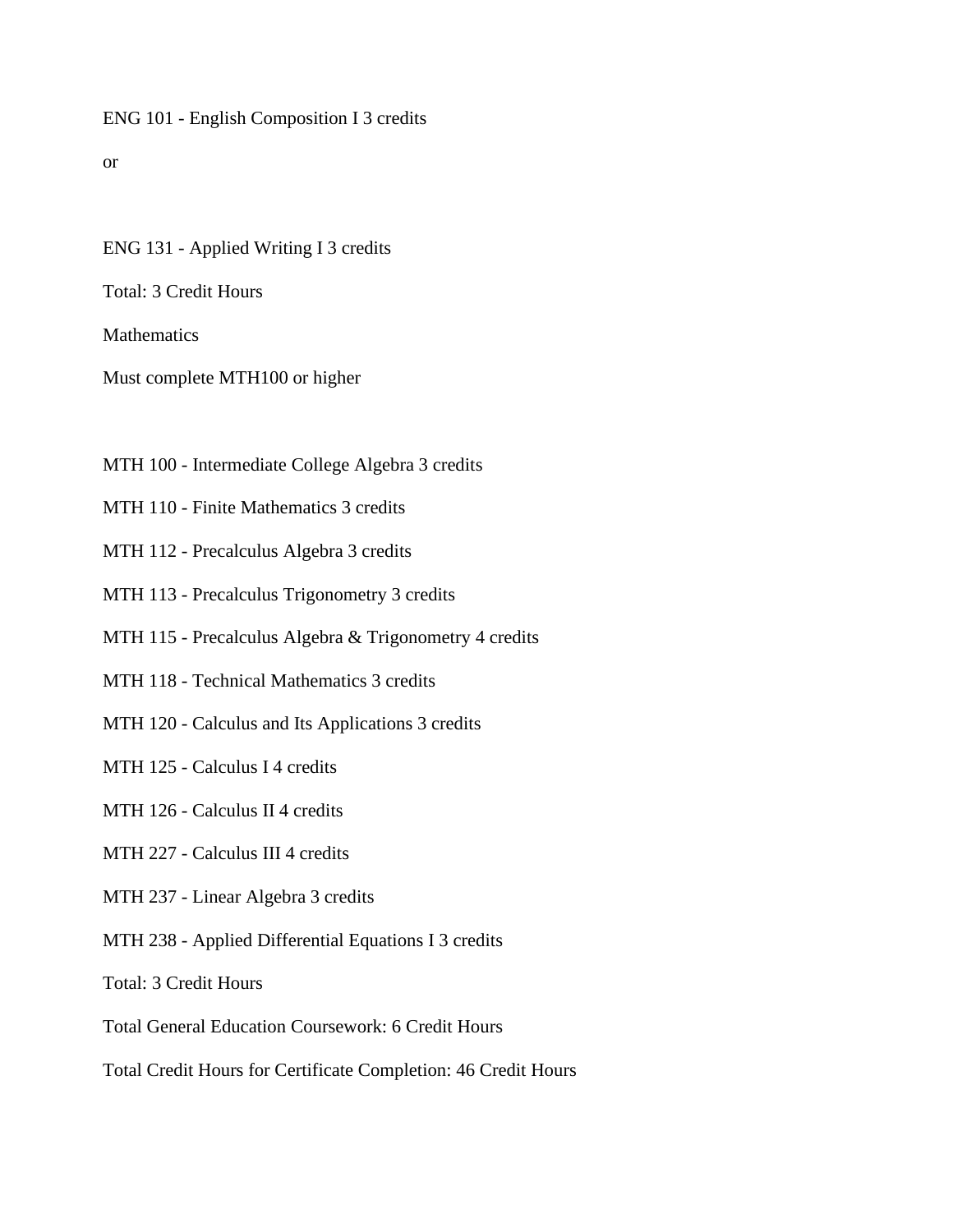Steel/Aluminum Welding Technology

New Program for Summer 2022

Core Requirements

ELT 117 - AC/DC Machines 3 credits

INT 117 - Principles of Industrial Mechanics 3 credits

INT 129 - Industrial Safety and Maintenance Techniques 3 credits

IST 137 - Industrial Process Equipment 5 credits

WDT 115 - Gtaw Carbon Pipe Theory 3 credits

WDT 116 - GTAW Stainless Pipe 3 credits

ORI 105 - Orientation and Student Success 3 credits

Total Core Requirement Coursework: 26 Credit Hours

#### **Reactivated Programs**

Drafting and Design Technology, AAS (MN)

This program prepares individuals to generally apply technical skills to create working drawings and computer simulations for a variety of applications. Includes instruction in specification interpretation, dimensioning techniques, drafting calculations, material estimation, technical communications, computer applications, and interpersonal communications.

Technical Core

ADM 116 - Introduction to CATIA 3 credits

ADM 128 - Plastic Material Processes 3 credits

ADM 261 - Reverse Engineering 3 credits

- CDT 221 Structural Drafting for Technicians 3 credits
- DDT 104 Basic Computer Aided Drafting and Design 3 credits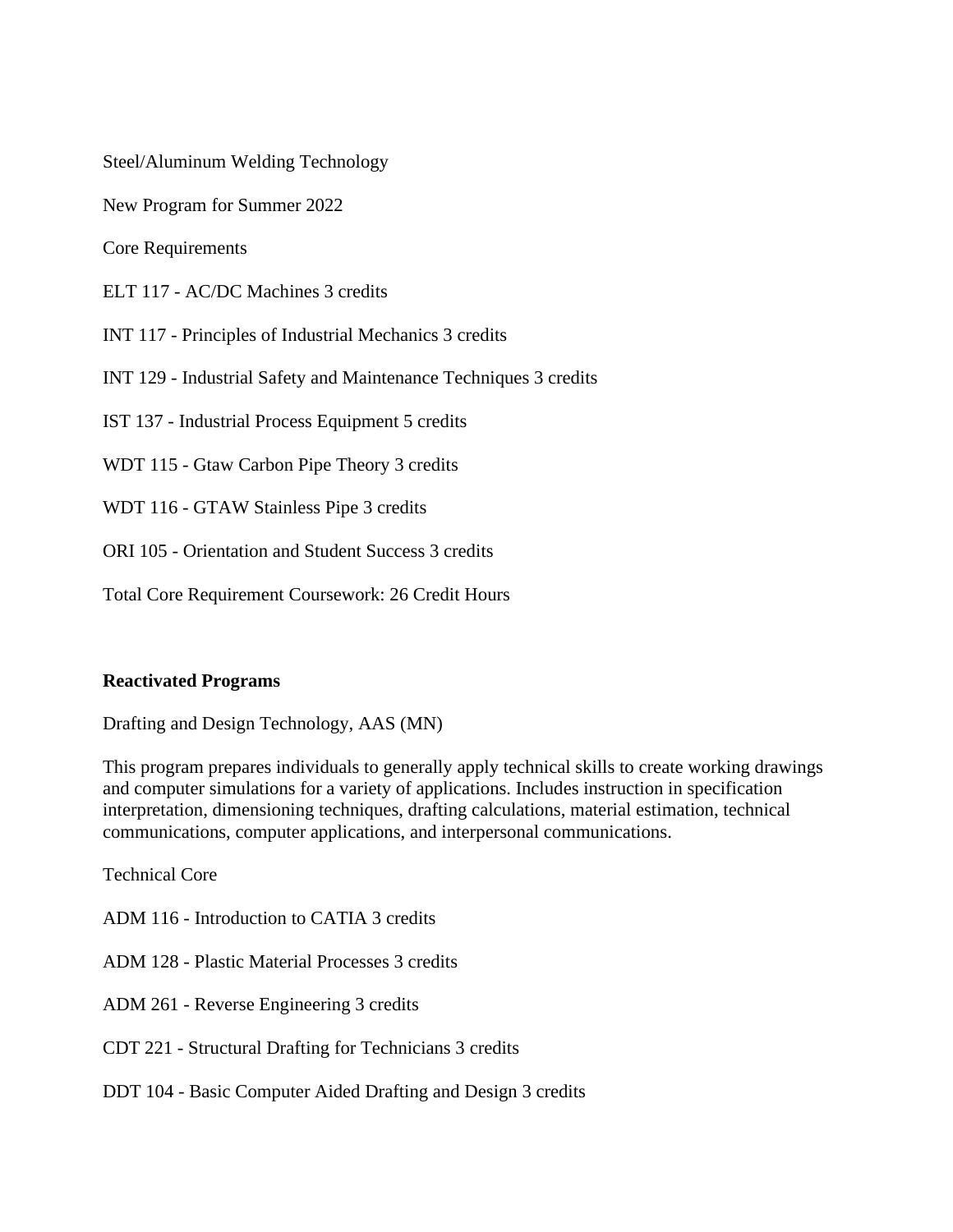DDT 124 - Technical Drawing I 3 credits

- DDT 127 Intermediate Computer Aided Drafting and Design 3 credits
- DDT 131 Basic Machine Drafting 3 credits
- DDT 132 Architectural Drafting 3 credits
- DDT 212 Intermediate Architectural Drafting 3 credits
- DDT 214 Pipe Drafting 3 credits
- DDT 232 CAD Customization 3 credits
- DDT 233 Advanced CAD 3 credits
- DDT 244 Advanced 3D Modeling 3 credits
- Select ADM101 or DDT111
- ADM 101 Precision Measurement 3 credits
- DDT 111 Fundamentals of Drafting and Design Technology 3 credits
- ORI 101 The Wildcat Way 1 credits
- Students who have completed less than 30 hours of coursework should take ORI101

Total Technical Core Coursework: 45 - 46 Credit Hours

General Education

English Composition Must complete ENG101 or ENG131

ENG 101 - English Composition I 3 credits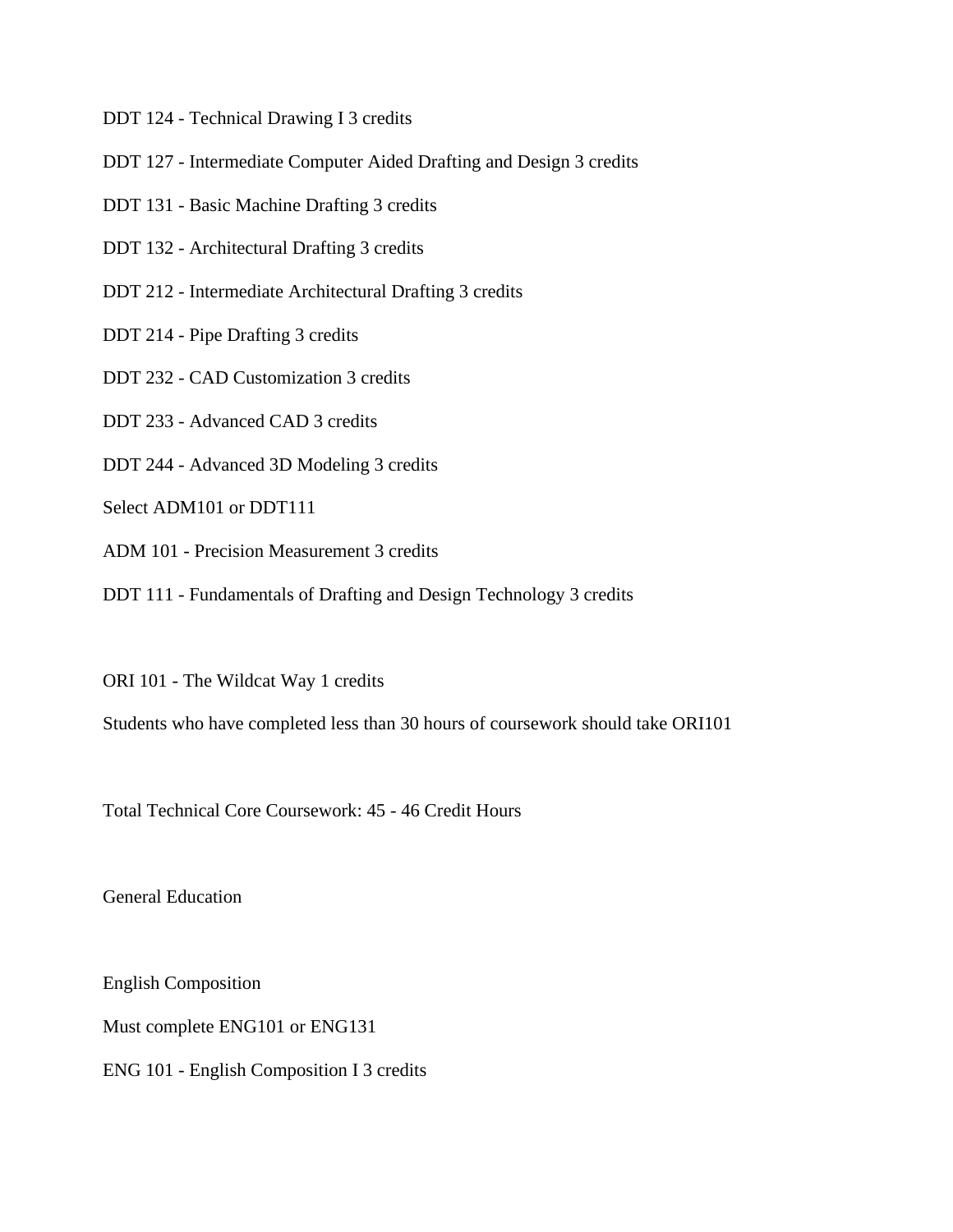or

- ENG 131 Applied Writing I 3 credits
- Total: 3 Credit Hours
- Humanities and Fine Arts
- Choose one Humanities or Fine Arts course
- Art or Music Appreciation preferred
- May not take Speech
- ART 100 Art Appreciation 3 credits
- DNC 101 Dance Appreciation 3 credits
- ENG 262 English Literature II 3 credits
- ENG 271 World Literature I 3 credits
- ENG 272 World Literature II 3 credits
- ENG 251 American Literature I 3 credits
- ENG 252 American Literature II 3 credits
- ENG 261 English Literature I 3 credits
- MUS 101 Music Appreciation 3 credits
- PHL 206 Ethics and Society 3 credits
- REL 151 Survey of the Old Testament 3 credits
- REL 152 Survey of the New Testament 3 credits
- THR 120 Theatre Appreciation 3 credits
- Total: 3 Credit Hours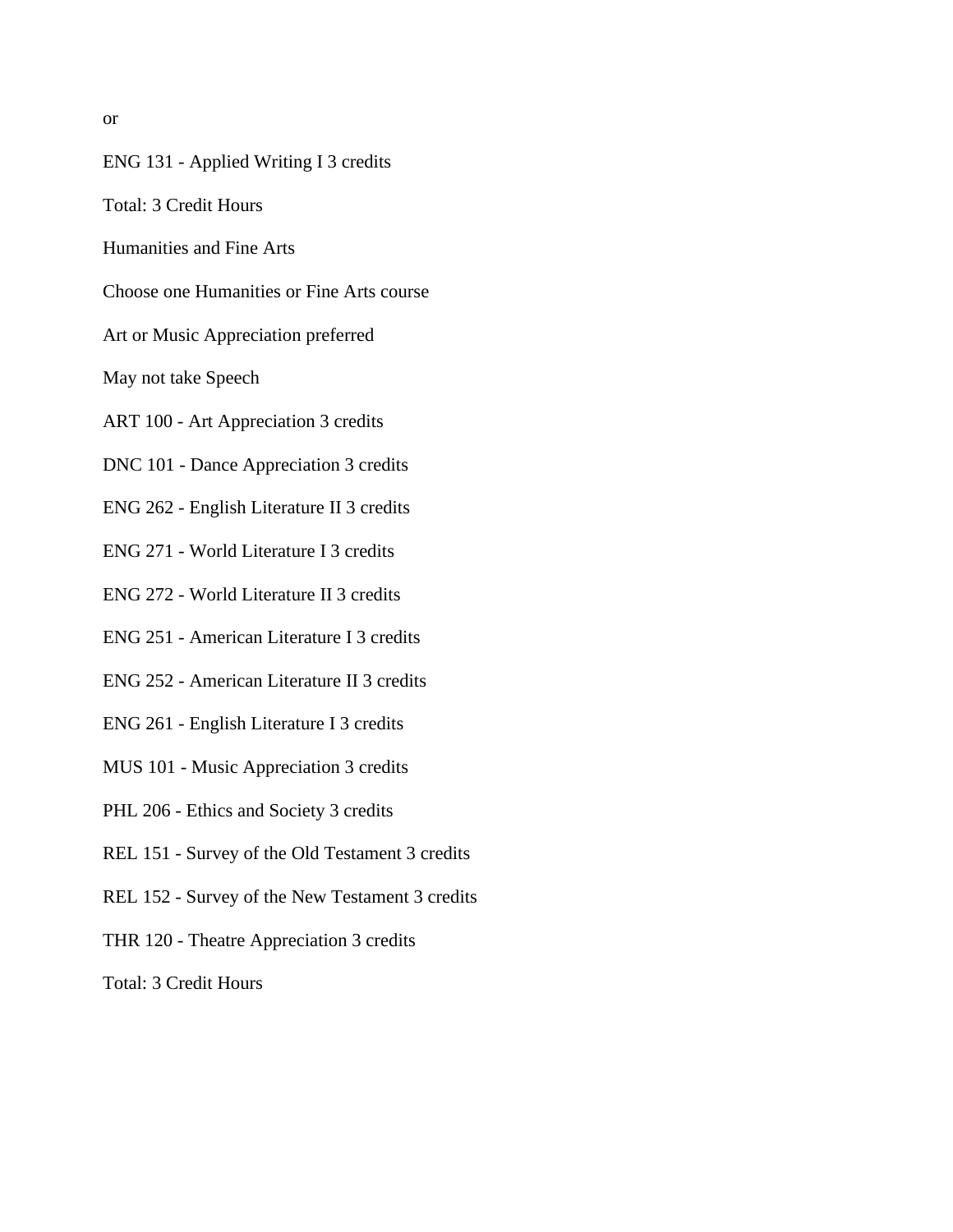#### Natural Science

Must complete one 4 hour Natural Science course

- BIO 101 Introduction to Biology I 4 credits
- BIO 102 Introduction to Biology II 4 credits
- BIO 103 Principles of Biology I 4 credits
- BIO 104 Principles of Biology II 4 credits
- CHM 104 Introduction to Inorganic Chemistry 4 credits
- CHM 105 Introduction Organic Chemistry 4 credits
- CHM 111 College Chemistry I 4 credits
- CHM 112 College Chemistry II 4 credits
- PHS 111 Physical Science 4 credits
- PHS 112 Physical Science II 4 credits
- PHY 201 General Physics I Trig Based 4 credits
- PHY 202 General Physics II Trig Based 4 credits
- PHY 213 General Physics with Calculus I 4 credits
- PHY 214 General Physics with Calculus II 4 credits

Total: 4 Credit Hours

#### **Mathematics**

Must complete one Math course

- MTH 100 Intermediate College Algebra 3 credits
- MTH 116 Mathematical Applications 3 credits
- MTH 118 Technical Mathematics 3 credits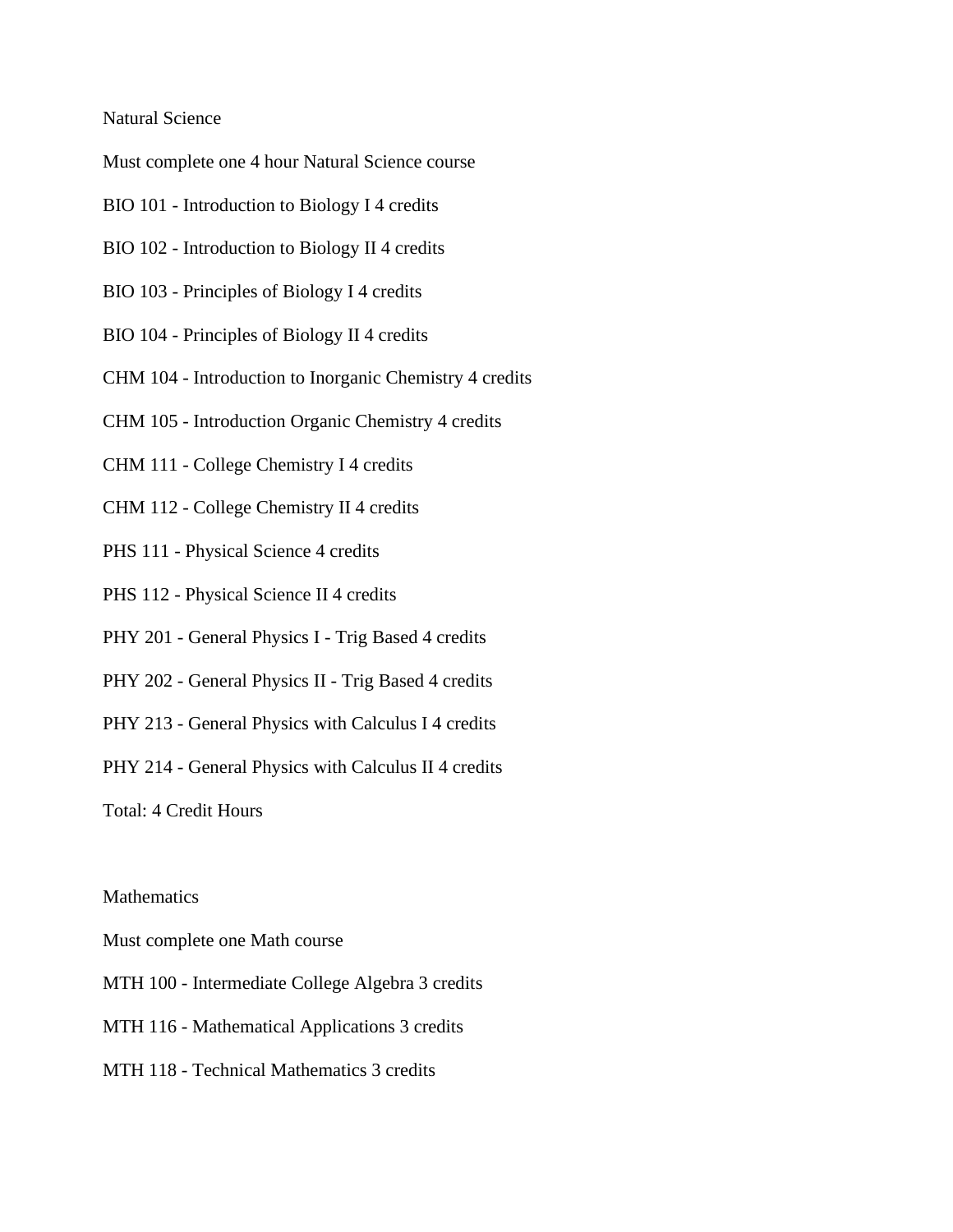MTH 110 - Finite Mathematics 3 credits

MTH 112 - Precalculus Algebra 3 credits

MTH 113 - Precalculus Trigonometry 3 credits

MTH 115 - Precalculus Algebra & Trigonometry 4 credits

MTH 120 - Calculus and Its Applications 3 credits

MTH 125 - Calculus I 4 credits

MTH 126 - Calculus II 4 credits

MTH 227 - Calculus III 4 credits

MTH 237 - Linear Algebra 3 credits

MTH 238 - Applied Differential Equations I 3 credits

Total: 3 Credit Hours

History, Social, and Behavioral Science

Choose one History, Social, or Behaivoral Science course

ECO 231 - Principles of Macroeconomics 3 credits

ECO 232 - Principles of Microeconomics 3 credits

HIS 101 - History of Western Civilization I 3 credits

HIS 102 - History of Western Civilization II 3 credits

HIS 201 - United States History I 3 credits

HIS 202 - United States History II 3 credits

POL 200 - Introduction to Political Science 3 credits

POL 211 - American National Government 3 credits

PSY 200 - General Psychology 3 credits